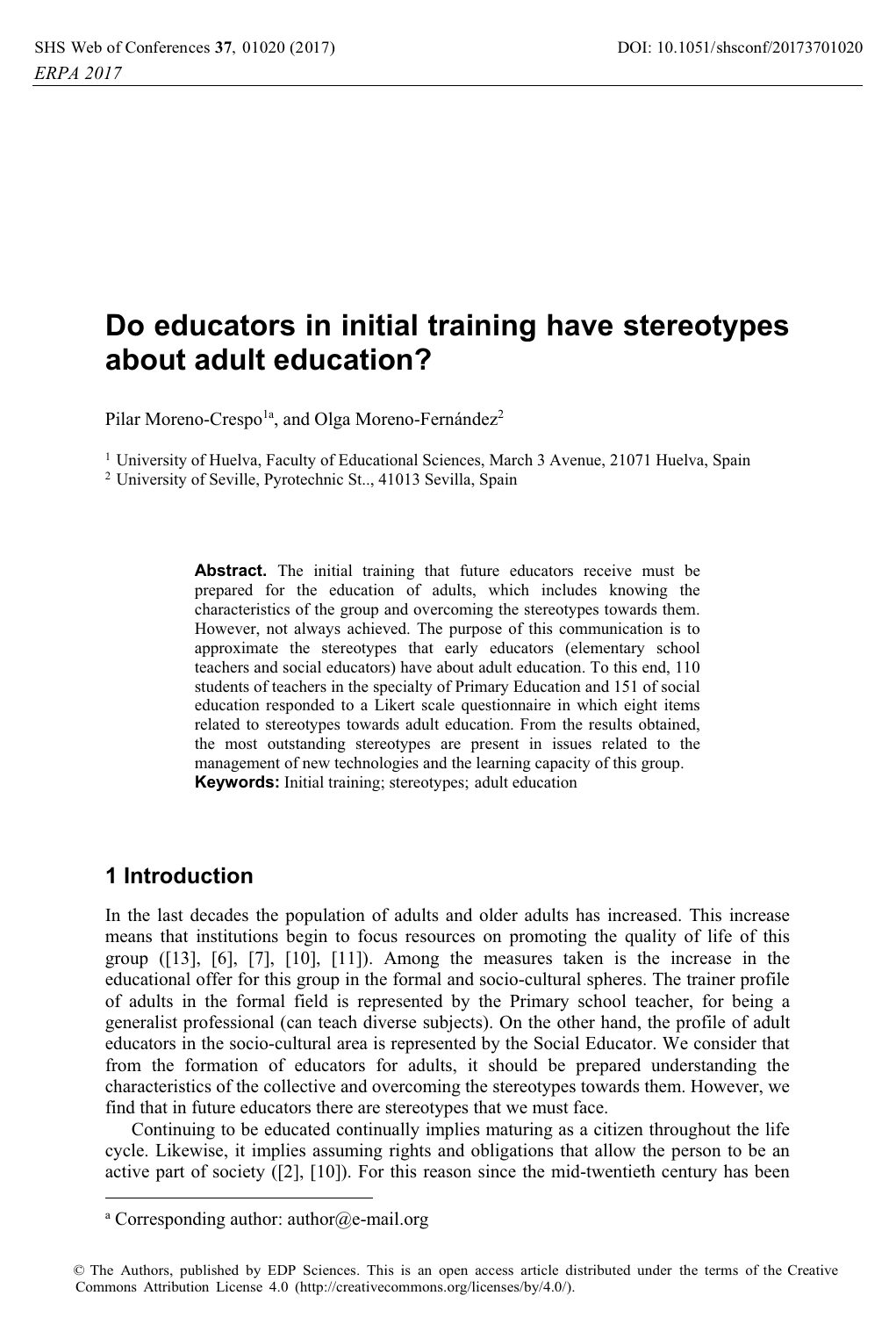recognized and strengthened Life Long Learning (LLL). Proof of this are the World Conferences held by UNESCO (Elsinor in 1949, Montreal in 1960, Tokyo in 1972, Paris in 1985 and Hamburg in 1997), as well as the actions of the Council of Europe, OECD, ILO or UN ([4], [12], [14], [15]). These international meetings have been crucial for the development of lifelong education.

[14] emphasize that the dimensions of these encounters are: 1) Basic or academic training; 2) Technical and vocational training; 3) Personal and cultural training; and 4) Social formation and citizen participation.

[3] indicate that adult education is conceived at all stages of education, including basic education and non-formal education, which we refer to here as "socio-cultural".

However, we prefer the definition of adult education that makes  $[16]$ , "all formative action that tends to provide knowledge and skills to the people of post-school age, as well as to promote in them valuable attitudes and behaviours aimed at fostering their personal and professional development, and social participation" (p. 44).

However, this definition takes on a broader aspect with the words of [8] on lifelong education:

[...] recognizes the foundation of adult education that goes beyond compensatory education, since it raises the question that the individual must remain active throughout his or her life, which has implications for the education system and for policies developed by institutions (p. 114).

Among the principles of lifelong education, we find that it is a continuous, comprehensive, global, democratic, dynamic and flexible process, among many other issues [12]. On the other hand, [16] emphasize the lifelong character, unity, globality and universality of Lifelong Education.

# 2 Method

Among the professional exits of the Primary Education teacher and the Social Education professional, is the adult educator profile. Therefore, the objective of the research is to approximate the stereotypes that primary school teachers and early childhood educators have about adult education. To this end, 261 questionnaires have been collected (110) students of teaching in the specialty of Primary Education and 151 of Social Education) Likert type which contains eight items related to stereotypes towards adult education. It is a descriptive, quantitative, transverse and non-probabilistic study ([1], [5]).

# **3 Results**

It is noteworthy that the management of ICT and the reduction of learning capacity are the stereotypes that are represented more strongly in the data obtained. Thus, we can affirm that 75% of the respondents disagree with the statement "People over 65 do not have the ability to start studying at these ages". However, 21% agree, and 4% fully agree. That is, 25% of the respondents consider that some people over 65 are not trained to study, the predominant factor being the fact of age. It is striking that a quarter of the educators in formation have this stereotype, being this group that will have to attend at some point in their professional life, especially in the field of social education (graphic 1).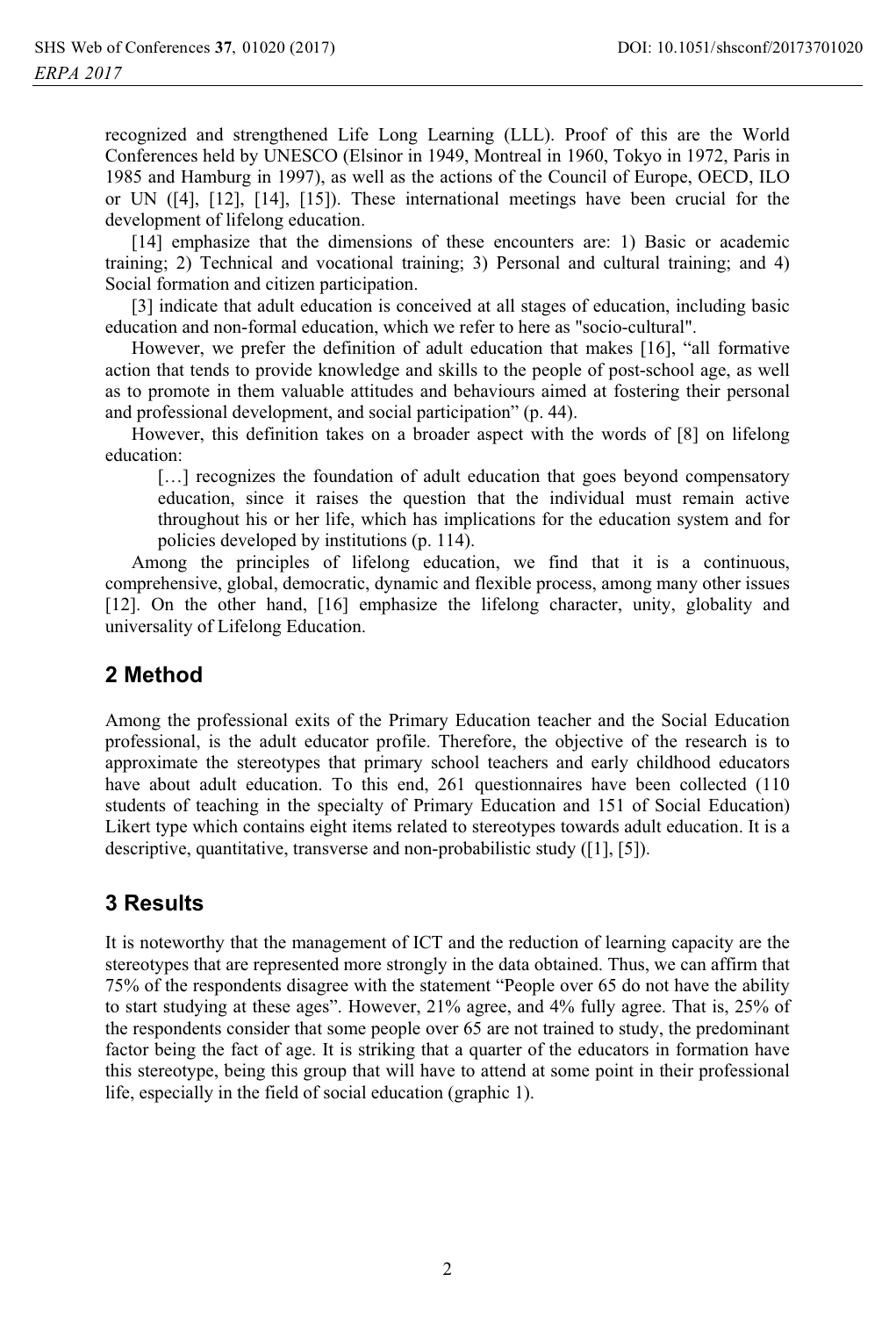



Graphic 1. People over 65 do not have the capacity to start studying at these ages.

As for the perception that the future professionals of the education have on the possibility that certain ages are learned new things, 95% of the respondents indicated that they did not agree with the statement "it's almost impossible for older people to learn new things". However, 5% consider that at certain ages acquiring new learning is almost impossible (graphic 2).





Graphic 2. It is almost impossible for older people to learn new things

As for the use of new technologies, it is noteworthy that only 5% consider that the elderly have no problems with ICT, along with 28% who indicate that they are somewhat at odds with the statement "older people have problems using new technologies". On the other hand, 51% of educators in training point out that they are somewhat in agreement that older people have problems with ICT. 15% of respondents consider older people to have problems with ICT. We can say that in relation to the use of ICT, 66% of educators in training show stereotypes (graphic 3).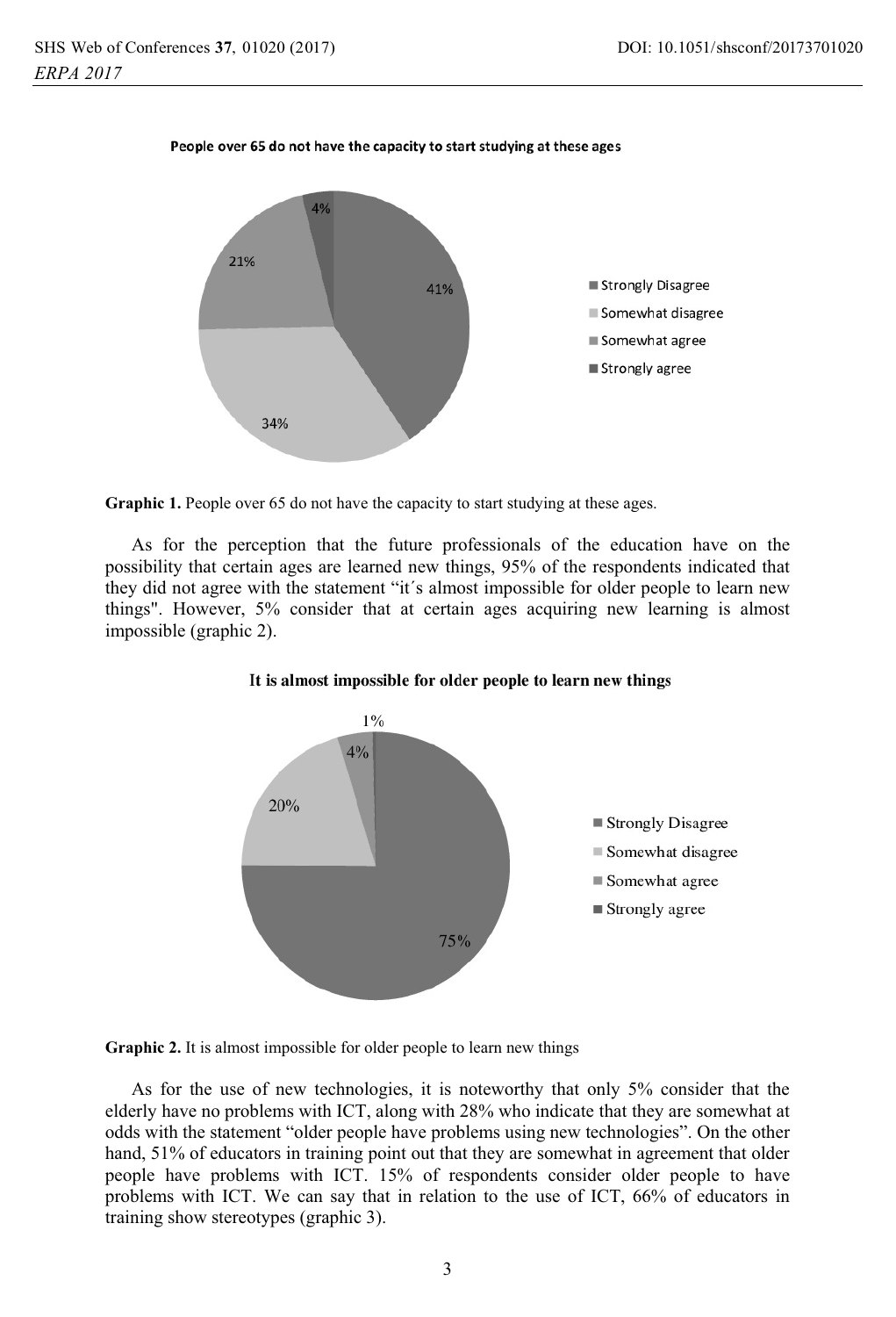

#### Graphic 3. Older people have problems with ICT

It draws attention to only 8% believe that learning ability does not decrease with age, along with 24% who indicate they are somewhat at odds with the statement. A total of 32% is against the claim. However, 45% are in agreement and 23% totally agree. This means that 78% of respondents show stereotypes regarding learning abilities and age (graphic 4).



The learning capacity of the elderly is lower than in the young

Graphic 4. The learning capacity of the elderly is lower than in the Young.

As for the statement, "as an educator I can work easily with the group of older adults", 15% of respondents consider that as educators will not work easily with older adults. Faced with  $31\%$  who are somewhat in agreement and  $54\%$  who totally agree (graphic 5).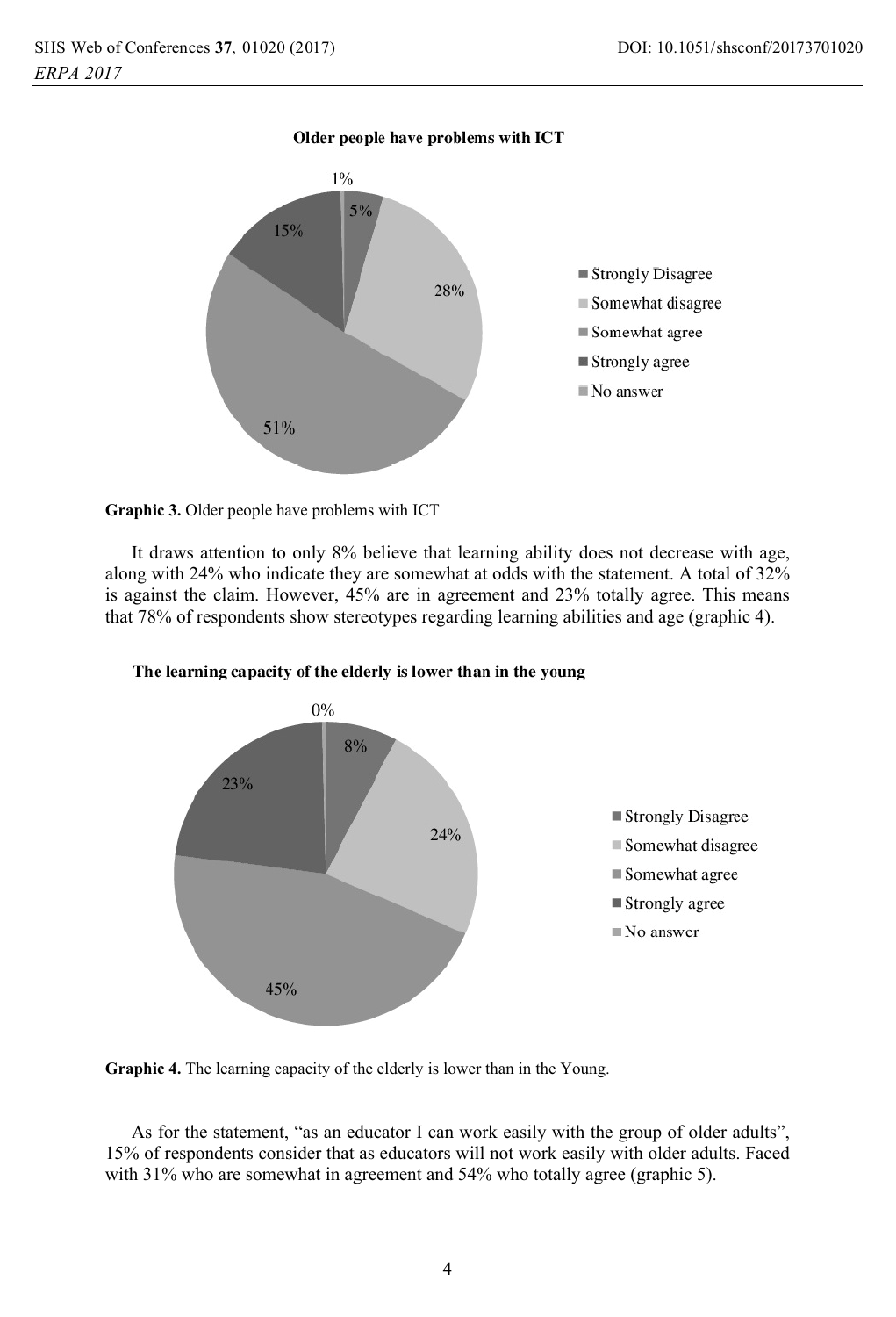

### As an educator I can work easily with the group of older adults



If we refer to the report, 50% indicate that they disagree with the statement referring to "the majority of people when they reach the age of 65 begin to have considerable memory impairment", although there is 42% who are somewhat in agreement, and 7% who fully agree. Only 1% chose not to answer the question raised (graphic 6).





Graphic 6. Most people when they reach age 65 begin to have considerable memory impairment.

And, as we grow older we lose interest in things, or at least 54% of respondents agree with this statement, which we consider in a significant percentage taking into account the group with which we are working in this research (graphic 7).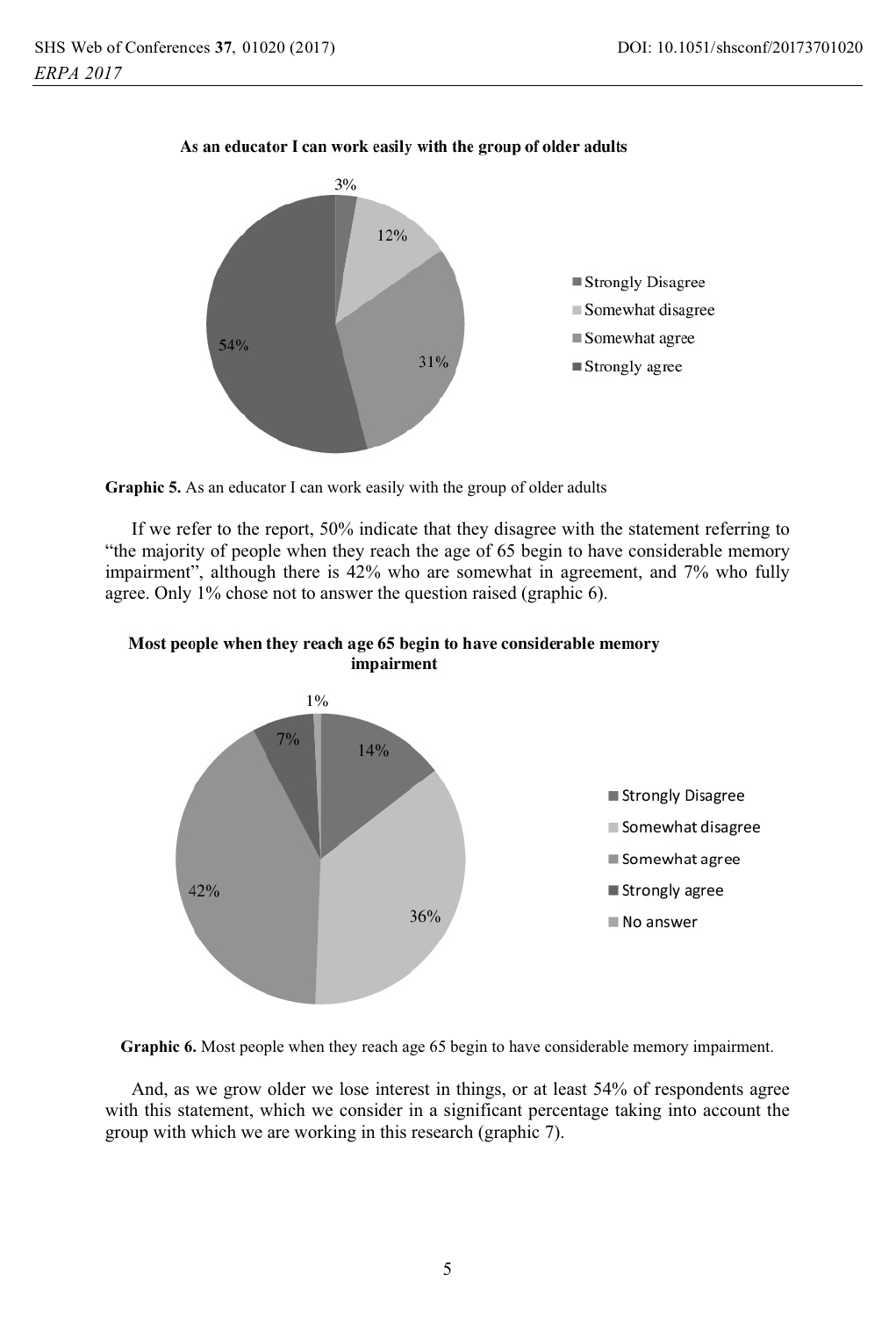### As we get older we lose interest in things



Graphic 7. As we get older we lose interest in things.

As for the last question, the statement "as we age we lose the ability to solve problems," we find that  $80\%$  disagree, compared to  $20\%$  who agree with the statement (graphic 8).



#### As we grow older we lose the ability to solve problems

Graphic 8. As we grow older we lose the ability to solve problems.

# **4 Conclusion**

Educators in training have a series of stereotypes that the institution must face in order for future educators to have the skills needed to deal with a group with its own characteristics. The great learning that must prevail is that the education professional should approach any group without prejudice, adapting any curricular content to the needs and expectations of the group with which it will work. From the University it is imperative that there are subjects of each degree where adults can freely participate, providing the perspective and experience necessary for future educators to break the stereotypes towards the collective.